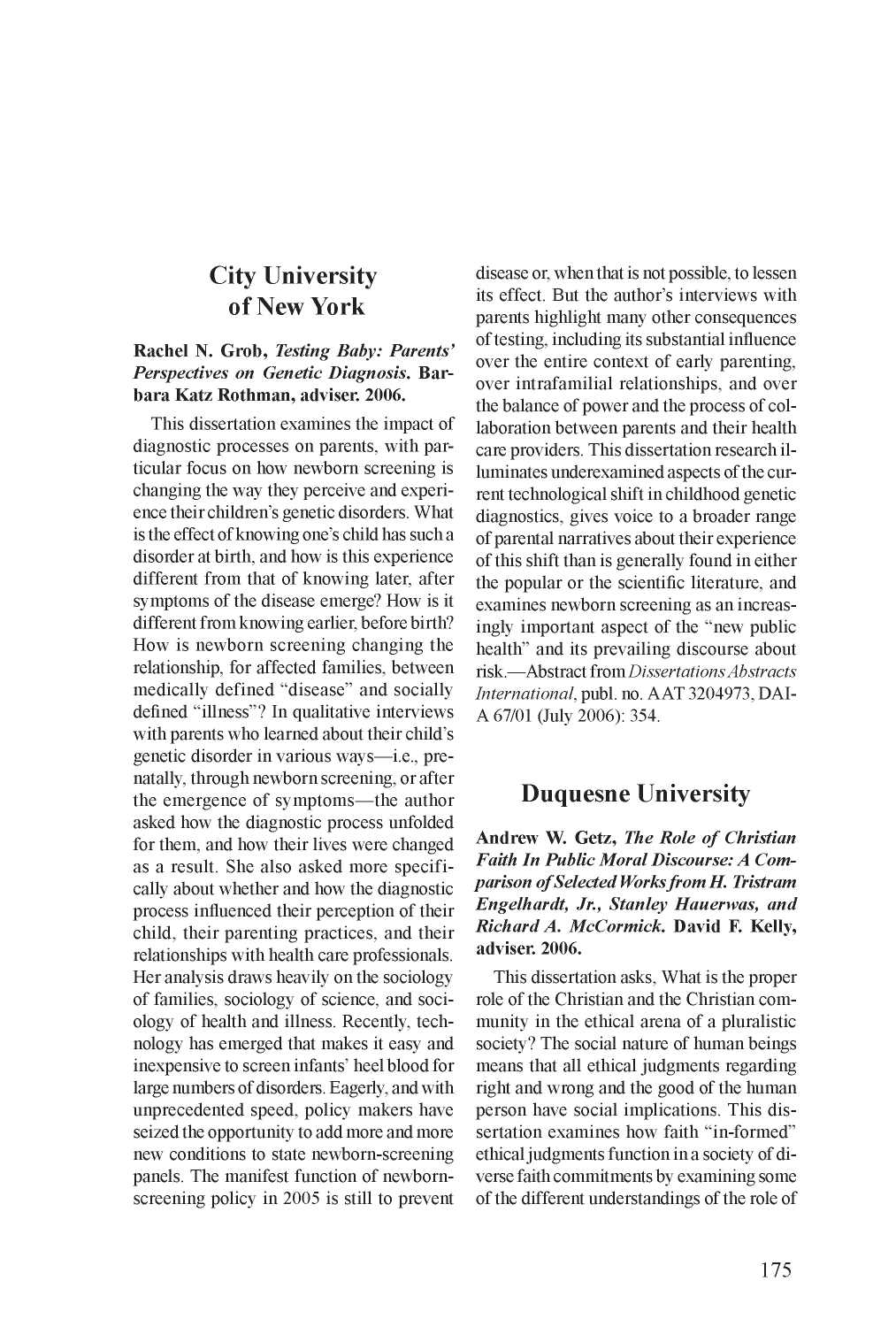faith in the ethics of Engelhardt, Hauerwas, and McCormick. It illustrates the impact that their different understandings of the role of Christian faith in ethics have on the way that they understand Christian ethics functioning in the public moral discourse. To examine the issue of the role of religiously "informed" ethical judgments within a religiously pluralistic society, this dissertation examines the ethical methodology of the three ethicists, their views of Christian ethics, their understanding of how religiously informed ethical judgments function in the wider society, and their treatment of the issues of euthanasia and universal health care. The comparison of the ethicists begins with an examination of their understanding of the nature of ethics. It then examines how each of these ethicists answers fundamental questions regarding the role of Christian faith in ethics. The final section of this methodological consideration examines their understanding of "public theology." Following the methodological section, the dissertation examines the authors' positions on the issues of euthanasia and universal health care. It illustrates how the different methodological approaches of these three authors are manifested in the actual treatment of contemporary ethical issues. The unique contribution to theology that it makes is a thorough examination of the effect that different positions regarding the role of faith in ethical judgments have on the understanding of the proper role that the Christian and the Christian community ought to play in the ethical arena of contemporary pluralistic society.—Abstract from *Dissertations Abstracts International,* publ. no. AAT 3238541, DAI-A 67/10 (April 2007): 3846.

## **Fordham University**

#### **Brooke Myers Sorger,** *D ecision-M aking Capacity in Terminally III Cancer Patients.* **Barry Rosenfeld, adviser. 2005.**

Little research has focused on the ability of terminally ill patients to make end-of-life decisions. The purpose of this study was to explore the decision-making capacity of elderly, terminally ill cancer patients and better understand factors that may affect this ability. The researcher hypothesized that elderly patients with terminal illness were likely to have compromised decision-making skills as compared to a healthy group of comparison participants. Decision-making capacity was measured by use of the Hopkins Competency Assessment Kit, the Bechara Gambling Task, the Concept Assessment Kit, and the Mini Mental Status Exam. The author further hypothesized that symptoms of depression, level of physical functioning, and extent of physical symptomatology would have negative effects on decision-making skills. These variables were measured respectively by the Hamilton Depression Rating Scale, Karnofsky Performance Rating Scale, and the Memorial Symptoms Assessment Scale. The author also believed that significant relationships exist among decision-making tasks. Two groups were evaluated, elderly terminally ill cancer patients  $(n = 43)$ , and healthy elderly comparison participants (n = 35). The results revealed significant impairment in the decision-making skills of those with terminal cancer compared with healthy comparison participants with regard to all measures except the Bechara Gambling Task. General demographic factors such as age, race, and education could not explain these differences in performance. Significant relationships among decision-making tasks were also revealed. The clinical variables described above did not effect decisionmaking skills as expected. Suggestions and insights are offered as to why the original hypotheses were not supported. Limitations regarding sample and measurement choices are discussed. Implications for significant findings including clinical and policy issues are explored, and future research directions are addressed.—Abstract from *Dissertations Abstracts International,* publ. no. AAT 3169403, DAI-B 66/03 (September 2005): 1738.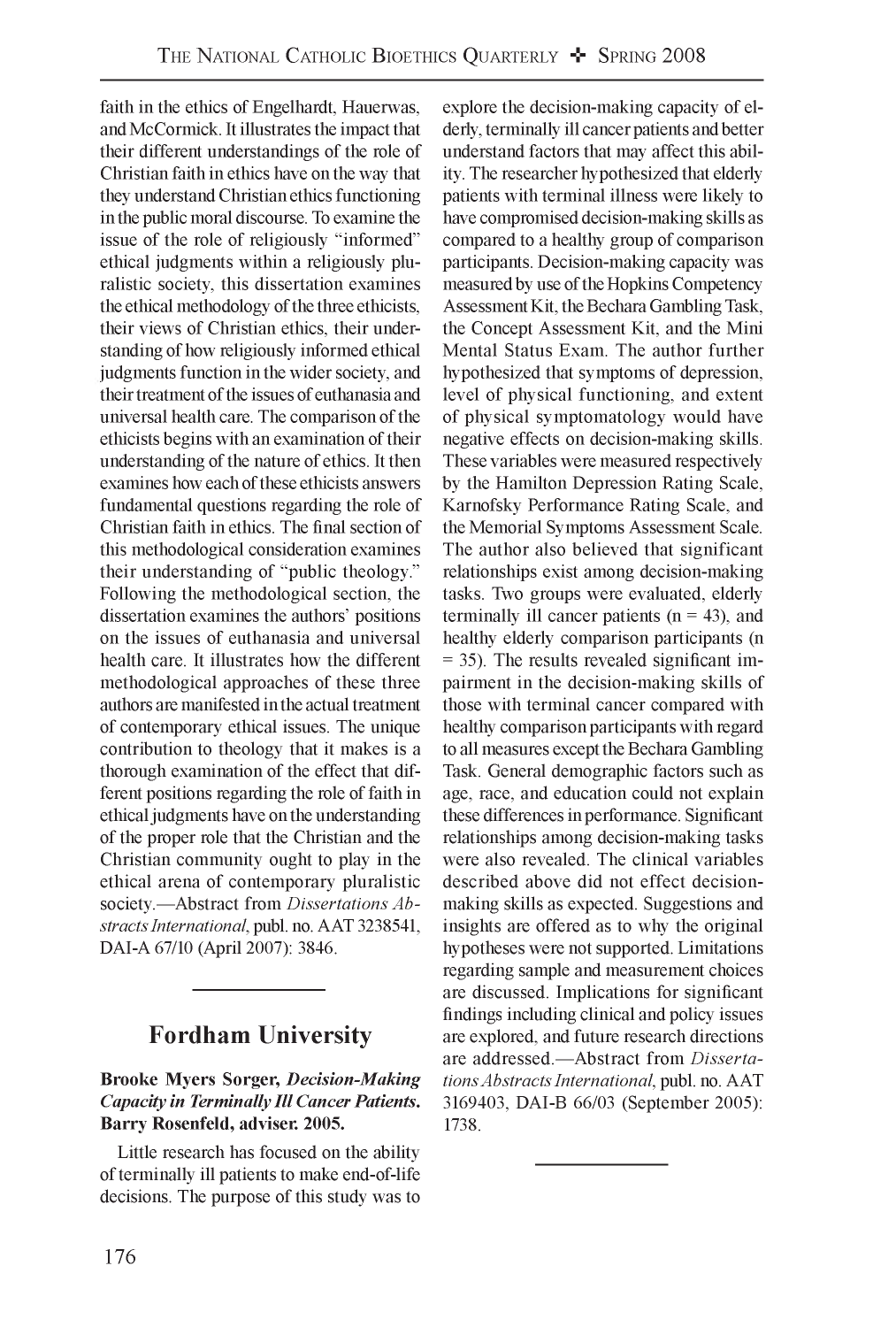## **Pontifical and Royal University of Santo Tomas (Philippines)**

Rev. Thomas Haake, O.M.V., *Documents* **on Bioethical Matters by the Congregation** *for the Doctrine of the Faith (1968-1995): Their Contribution to a Theology and Culture of Life.* Rev. Fausto Gomez, O.P., **adviser. 2007.**

By its nature, bioethics is a matter of vital concern for the welfare of the human person and the community at large. Although broad in scope, its principal focus is on the determination of the proper respect which should be accorded to human life. Religion is involved deeply in the process of evaluating the ethical standards which are to be applied in this field. Thus, this study seeks to analyze some of the major teachings of the Catholic Church in this subject area. To do so, a clearly delineated time period (1968 to 1995) has been selected. This span of twenty-seven years is framed by two highly germane papal encyclicals, *Humanae vitae* and *Evangelium vitae.* The chief doctrinal body of the Church, the Congregation for the Doctrine of the Faith (CDF), also issued four particularly relevant documents about bioethics during this period. These documents constitute the major area of concentration in this research. The topics covered in the documents are procured abortion, sexual ethics, euthanasia, and respect for human embryos and procreation. Part One of the dissertation provides observations about the history of the CDF and its role in the magisterium along with comments on the theological tensions present during the years under investigation. Part Two begins with an exposition of the effects of Church teaching in the encyclical on the regulation of births *(Humanae vitae)* and then proceeds to analyze the four CDF documents as to their doctrinal sources, content, solutions offered, and related issues arising after the publication of each document. Theoretical and practical associations are discovered among the topics of the documents themselves and the cultural context within which they were promulgated. The synthesis of the research presents links between the doctrinal teachings and the encyclical on life issues *(Evangelium vitae).* Thus, the comprehensive and consistent teaching of the Catholic Church is seen as significantly appreciable in fostering proper attitudes and behavior respectful of human dignity in bioethical matters.—Abstract received from the author, December 9, 2007.

### **State University of New York at Albany**

#### **Melinda M. Denham,** *Experiences of In* **Vitro Fertilization Donor Egg Recipients:** *The Impact of Technology on Reproduction.* **Lawrence Schell, adviser. 2005.**

Donor egg in vitro fertilization (DE), first developed in the early 1980s, severs female biological reproduction into genetic (egg donor) and gestational (egg recipient) components. Because of its high cost, in the United States DE is primarily used by white, middle- and upper-class women. In the media, infertile women who utilize this assisted reproductive technology have been variously caricatured as desperate, irrational, selfish, feminist career women, too old, or the cause of their own infertility. Yet amid the clamor of numerous stakeholders, the voices of egg recipients have often been absent. This research project emerged as a means of addressing this silence by listening to and contextualizing egg recipients' experiences as told. Semi-structured open-ended interviews were conducted with egg recipients recruited for this project through two U.S. infertility clinics (2001-2002) and one online listserv (2003). Political economic and interpretivist traditions in anthropology are drawn upon to frame egg recipients' experiences in broader social-cultural-historical matrices, and to understand how recipients develop and use body narratives as they navigate the worlds of infertility and DE. DE shares common features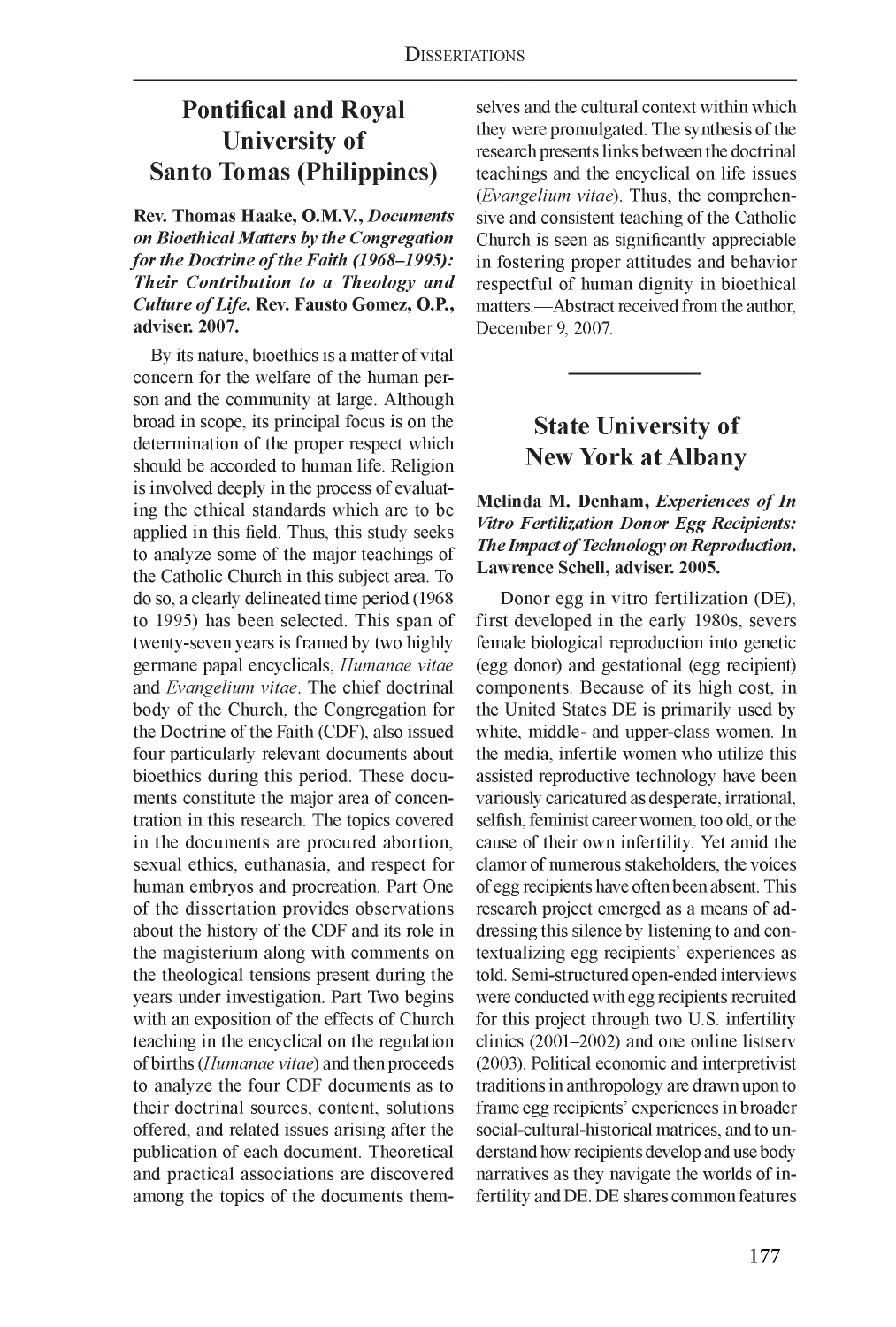with several other procreative technologies, such as non-normative reproduction, public reproduction, religious implications, and issues of disclosure of origins to children, family, and friends. However, DE departs from the experiences of IVF, surrogacy, donor insemination, and adoption in key ways that have framed this research project, including simultaneously non-genetic yet biological mothering, motherhood at a later age, high and highly variable cost of treatment and donor fees, and embodied knowledge on the part of recipients of what donors experience. In their narratives, egg recipients both challenge and accommodate cultural beliefs and norms, particularly regarding age-appropriate mothering, kinship definitions, consumption practices, and the commodification of children. At the core of egg recipients' narratives is motherhood. Egg recipients variously adopt, reject, and reconstitute powerful cultural idioms about motherhood in asserting and normalizing their own status as mothers. Finally, egg recipients' narratives offer new vantage points from which to consider such crosscutting and politically charged themes as "good" vs. "bad" mothers, maternal nurturance and sacrifice, and the contested terrain of fetal personhood.—Abstract from *Dissertations Abstracts International,* publ. no. ATT 3196109, DAI-A 66/11 (May 2006): 4073.

## **University of Chicago**

John D. Carlson, *The Case for Limited Justice: Human Nature, Irony, and Transcendence in P olitical Ethics.* **Jean Bethke Elshtain, adviser. 2005.**

Justice is a perennial virtue that frames the most pressing ethical concerns in political life. John Rawls and other scholars, whose treatments of justice have dominated moral and political thought for the last thirty years, have largely ignored questions of moral anthropology and transcendence; omission of such features once central to "classical"

notions of justice has skewed our appreciation of this vital pursuit. This dissertation departs strongly from recent approaches by illustrating how views of human nature and God or "the sacred" deepen our appreciation of the many faces of justice, including the preservation of political order, retribution, reconciliation, and the proper ordering of human relations. After tracing historically the loosening of justice's "anthropological" and "transcendent" moorings in the modern era, the author suggests why these root ideas experienced decline in contemporary thought. Examinations of Plato, Calvin, Hobbes, and Marx show that a reliance on human nature and notions of transcendence is associated with overly ambitious or "unlimited" forms of justice. Justice, when made "ultimate" or "absolute" ironically begets injustice, eliding critical scrutiny and jeopardizing vital human endeavors. This overreach no doubt engendered an overreaction, resulting in the jettisoning of vital anthropological and theological resources for conceiving justice. As a correction, I draw upon Augustine, Reinhold Niebuhr, and Albert Camus to craft a position called "limited justice"—a more modest approach that accounts for human error, allows sufficient latitude to make amends and, in the end, provides for more substantive achievements of justice. Limited justice recognizes the irony and danger of pursuing a vision of justice that human frailty and finitude make impossible to achieve. Surprisingly, perhaps, such insights emerge when one reclaims the anthropological and transcendent underpinnings of justice. This dissertation bridges the roots of Western political thought with contemporary practical issues. From this conceptual treatment emerges a form of practical reasoning that sharpens debates surrounding capital punishment, crimes against humanity, and the justifiable use of force. For without a clear understanding of the human possibilities and limitations of achieving justice, we are not likely to arrive at satisfactory resolutions to these or other exigent ethico-political dilemmas of our time.—Abstract from *Dissertations Abstracts International,* publ. no. ATT 3168327, DAI-A 66/03 (September 2005): 1030.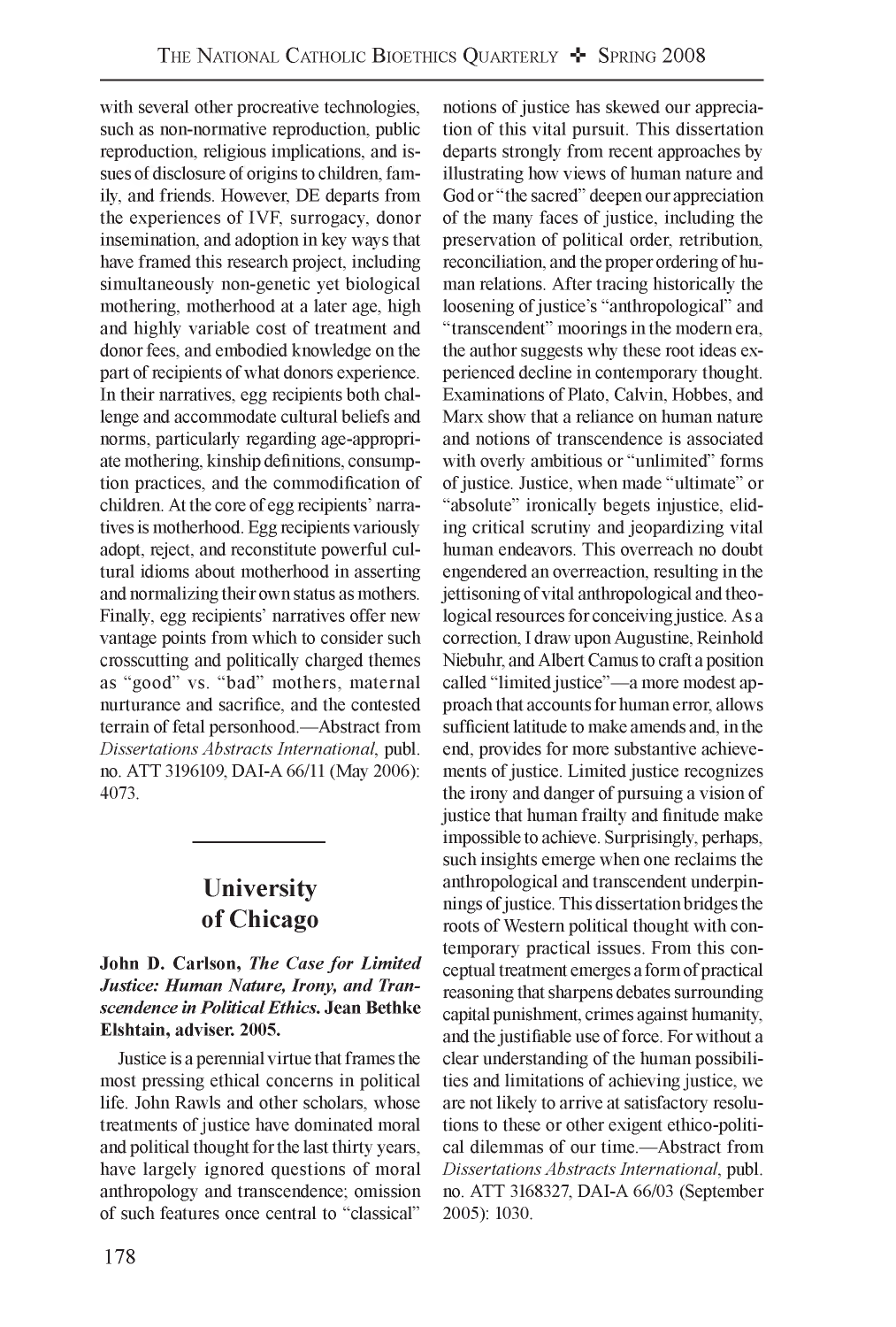### **University of Illinois at Urbana-Champaign**

**Russell H. Horwitz, Assessment of In**formed Consent Understanding: **HIV Vac***cine Trials in Port-au-Prince,* **Haiti. Janet Reis, adviser. 2006.**

The informed consent process has served as the cornerstone of research ethics since the end of World War II. The process of informing potential volunteers of the nature of research in which they will participate has undergone several changes. An HIV/AIDS clinic in a resource-limited area of Port-au-Prince, Haiti, conducts NIH-sponsored HIV vaccine trials. Ethical issues regarding the HIV vaccine trials raise several potential concerns, and the clinic has begun innovative methods of conducting the informed consent process. In addition to creating novel methods of informing individuals, the clinic has begun to assess potential participant understanding of key issues introduced in the consent form. Educational sessions were implemented for individuals interested in joining the HIV vaccine trials. The sessions discussed information regarding the experimental nature of research and highlighted information in the consent form. The sessions included one-on-one and group counseling. The assessment of informed consent understanding integrated [true/false], Likert-scale, and open-ended question formats, and predictors of passing the informed consent assessment were examined. The tendency of participants to view the HIV vaccine study with high perceived benefits and low perceived risk was analyzed. The informed consent process, in an effort to ensure participant understanding, excluded less-educated individuals. The first HIV vaccine trial conducted in Haiti found that the exclusion criteria inadvertently selected for higher educated individuals, *F*  $(4,652) = 2.75$ ;  $p = 0.028$ . The second and most recent HIV vaccine trials revealed that level of education predicted performance on the assessment (OR =  $1.60$ ;  $p = 0.000$ , and OR = 4.87;  $p = 0.000$  respectively). Finally, an increased understanding of voluntarism correlated with participant recognition of risk (OR = 1.66;  $p = 0.003$ ). Introducing the HIV vaccine trials to research-naive populations, particularly those in resource-limited settings of less industrialized countries, may include many obstacles. The aim of the informed consent process is to inform potential participants; however, measuring the efficacy of this process remains a vital means of protecting vulnerable populations. Higher levels of education predicted successful performance on informed consent assessments. Efforts to measure appreciation in lieu of information retention of informed consent may mitigate the effects.—Abstract from *Dissertations Abstracts International,* publ. no. ATT 3223618, DAI-B 67/07 (January 2007): 3736.

### **University of Iowa**

#### Sara Lynn Baker Imhof, *Promoting a "G ood D e a th ": D e te rm in a n ts o f P ain M anagem ent Policies in the U nited States***. Brian Kaskie, adviser. 2006.**

Persons dying from terminal and chronic illnesses can, and should, experience a "good death." However, most Americans do not die this way, and many die in pain. Pain management is an end-of-life care priority because it is desired universally yet remains notably underapplied in many health care settings despite advancements in the field, including clinical best practice guidelines. The literature suggests that the varied and inadequate treatment of pain may stem more from the lack of public policies— or from policies that are outdated and scientifically flawed—and less from problematic clinical and organizational policies. Primary authority for public pain policies lies with the states, specifically with state medical boards. The purpose of this study was to examine the determinants of medical board pain policies, which establish the parameters for the organizational and clinical policies that ultimately drive patient care. First, four reliable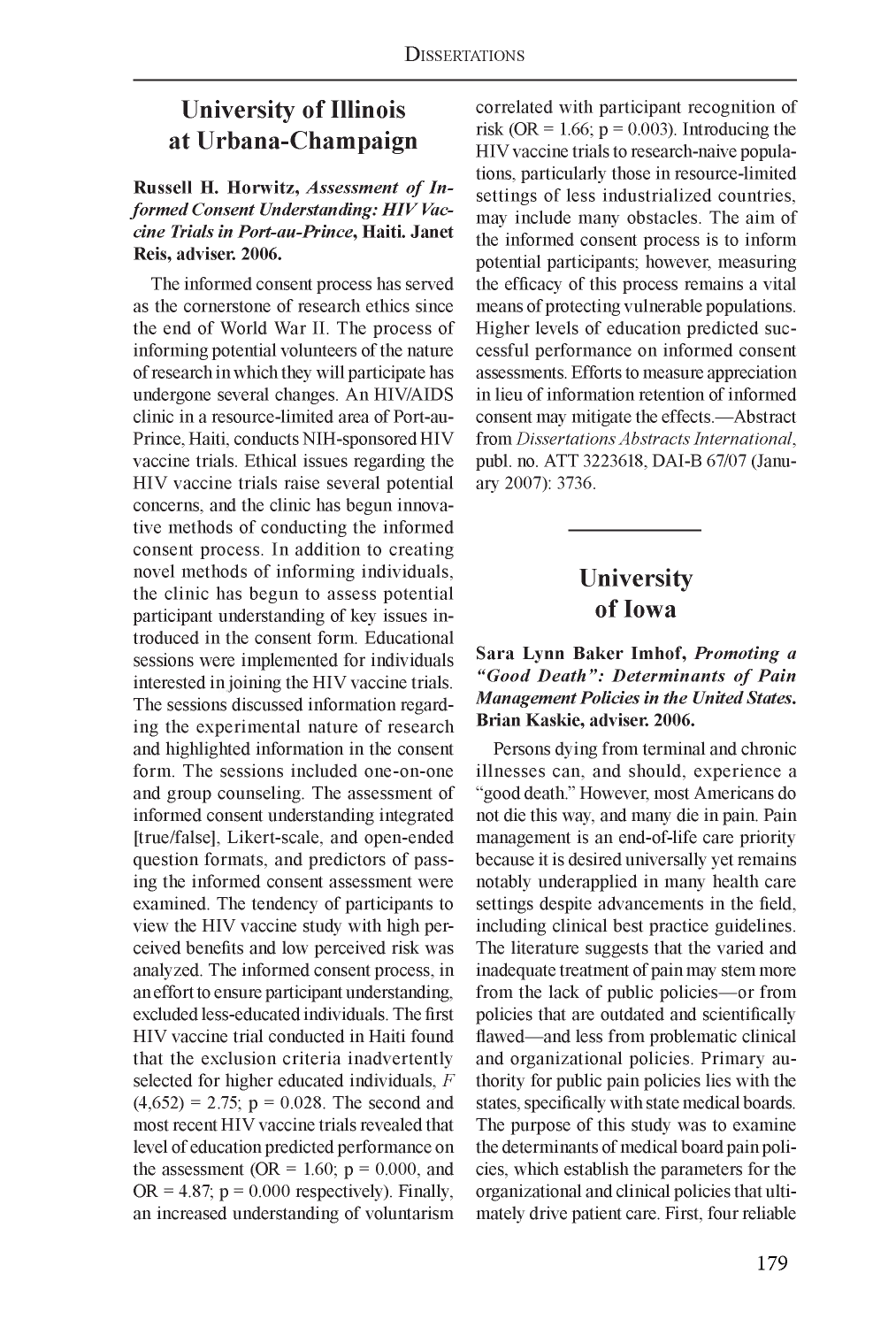and valid measures of medical board pain policy making were constructed. Second, explanatory models—including economic, external demands, political systems, and institutional characteristic variables most likely to influence medical board pain policy decisions—were constructed. Finally, event history analysis was used to examine the relationships between the medical board pain policies and these predictor variables over a fifteen-year period. This analysis found that medical boards with more legal counselors had higher rates for adopting the four pain policies considered in this dissertation. Boards that previously had adopted more pain management policies than other boards consistently had a lower hazard rate for adopting these policies. Higher state general revenues, more conservative state government ideology, the previous adoption of an Intractable Pain Treatment Act, and having more neighbors with pain policies increased a medical board's hazard rate for adopting a pain policy, while having more frequent annual medical board meetings decreased the hazard rate. These results contribute to fields of comparative state policy and health services and policy research, and also make available valuable information for advocates and policy makers working to improve pain-management-enhancing policies across the states. This dissertation provides a foundation for future research to assess how improved public policies can positively affect patient outcomes.—Abstract from *Dissertations Abstracts International,* publ. no. ATT 3225625, DAI-B 67/07 (January 2007): 3680.

## **University of Minnesota**

#### **Susan Marie Rensing, Feminist Eugenics** in America: From Free Love to Birth Con*trol, 1880-1930.* **Sally Gregory Kohlstedt, adviser. 2006.**

This dissertation examines the development of "feminist eugenics"—the advancement of social policies aimed at improving the hereditary quality of the human race through empowering and emancipating women in the United States from the 1880s into the 1920s. The historical narrative of feminist eugenics in America falls into three phases. The first phase marks the formation of feminist eugenics within the context of the suffrage, social purity, and free love movements. Research for this period centers on the writings of Elizabeth Cady Stanton in the 1880s, Moses Harman's free love periodical *Lucifer, the Light Bearer,* which began in 1890 and would eventually become the American *Journal of Eugenics* in 1907, and the social purity *Journal of Heredity*, which was funded by the Women's Christian Temperance Union throughout the 1880s. This section argues that the scientific writings of Francis Galton on eugenics were used by these reformers as part of a larger campaign of scientific social reform in late nineteenthcentury America. The second phase begins when feminist eugenics clashed with the mainstream eugenics movement, which began to formulate a much different agenda around 1900. Eugenicists like Charles Davenport attempted to define eugenics along racial instead of sexual lines. Thus, the process of institutionalizing eugenics entailed a conscious, directed effort to exclude women's reforms from the eugenic platform. In the third stage, prominent feminists such as Charlotte Perkins Gilman and Margaret Sanger negotiated between feminist eugenics and the increasingly more established twentieth-century eugenics discourse.—Abstract from *Dissertations Abstracts International*, publ. no. ATT 3220029, DAI-A 67/06 (December 2006): 2297.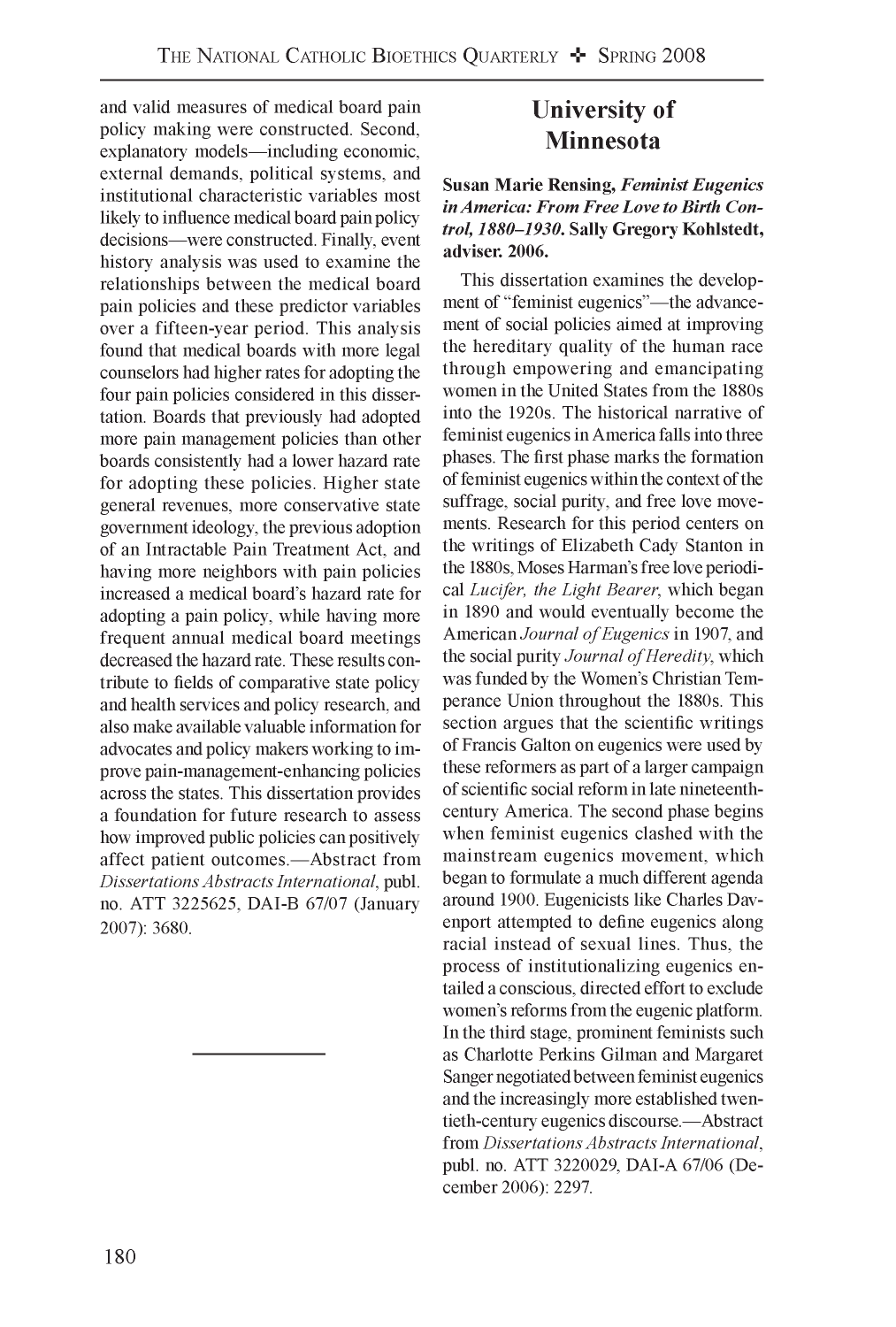### **University of Notre Dame**

**William P. Bolan,** *Conceptual Fram eworks for Evaluating Negative Moral Formation:* **Problems and Contributions of Catholic** *M oral Theology since Vatican II.* **Maura A. Ryan, adviser. 2005.**

Since Vatican II, various Catholic moral theologians and schools of moral theology have taken different approaches to the question of the influence of poor upbringing and damaging environments upon moral agents. On the one hand, various papal encyclicals and apostolic exhortations of the Catholic magisterium have emphasized that these impediments do not ordinarily prevent a person from fulfilling the Church's teachings. Even when facing the "gravest of hardships," they claim, God's grace can always sustain the moral agent. On the other hand, in varying degrees "revisionist" moral theologians such as Bernard Haring and Charles Curran have insisted that significant negative moral formation can present a formidable obstacle to living a more ideal moral life. In many cases, they claim, factors of upbringing and environment can effectively and understandably prevent an agent from realizing moral norms. However, in making these claims, "traditionalists" and "revisionists" alike have focused primarily on the effect of negative formation on an agent's subjective guilt, her moral obligations, and the objective wrongness (or correctness) of violating moral norms. These juridical analyses have been pursued to the exclusion of examining the influence of upbringing and environment in its own right. They have not provided a comprehensive means of understanding when and why some moral agents are or are not effectively prevented from leading more ideal lives. Moreover, both traditionalists and revisionists have been unable to provide a fitting framework for counseling the victims of negative formation. The dissertation explicates these claims, and as an alternative to primarily juridical approaches, explores the adequacy of several contemporary accounts of Christian virtue ethics. It proposes that their central concern with moral formation, considered in itself, provides a better means of both understanding and advising [in cases of] negative formation.—Abstract from *Dissertations Abstracts International,* publ. no. AAT 3159313, DAI-A 65/12 (June 2005): 4601.

## **University of Pennsylvania**

#### Susan Nolte, *Predictive Correlates of Prophylactic Oophorectomy in Genetically High-Risk Women.* Deborah McGuire and **Lorraine Tulman, advisers. 2005.**

Women who have a breast cancer genetic mutation (BRCA) are at a significantly increased risk for the development of ovarian and breast cancer. Prophylactic oophorectomy is effective in reducing ovarian cancer risk and is recommended for genetically high-risk women. However, the demographic and health factors predictive of having preventive surgery for this condition are not known. This study was a secondary analysis of an ongoing international study examining the effect of prophylactic surgery on risk reduction and mortality from ovarian and breast cancer. The study sample included 276 women with a BRCA mutation, of whom 121 (43.84 percent) had a prophylactic oophorectomy, and 155 (56.16 percent) did not. Key variables identified by a review of the literature relating to women's decision to undergo genetic testing and preventive surgery guided the study: age, Jewish ethnicity, BRCA1/2 status, family history of ovarian/breast cancer, gravidity, smoking status, and personal breast cancer history. Logistic regression analysis, controlling for study site, revealed that older age at disclosure of genetic test results, having two term pregnancies, and having a high percentage of second-degree relatives with breast cancer were predictors of prophylactic oophorectomy. Subjects from the Dana Farber Institute